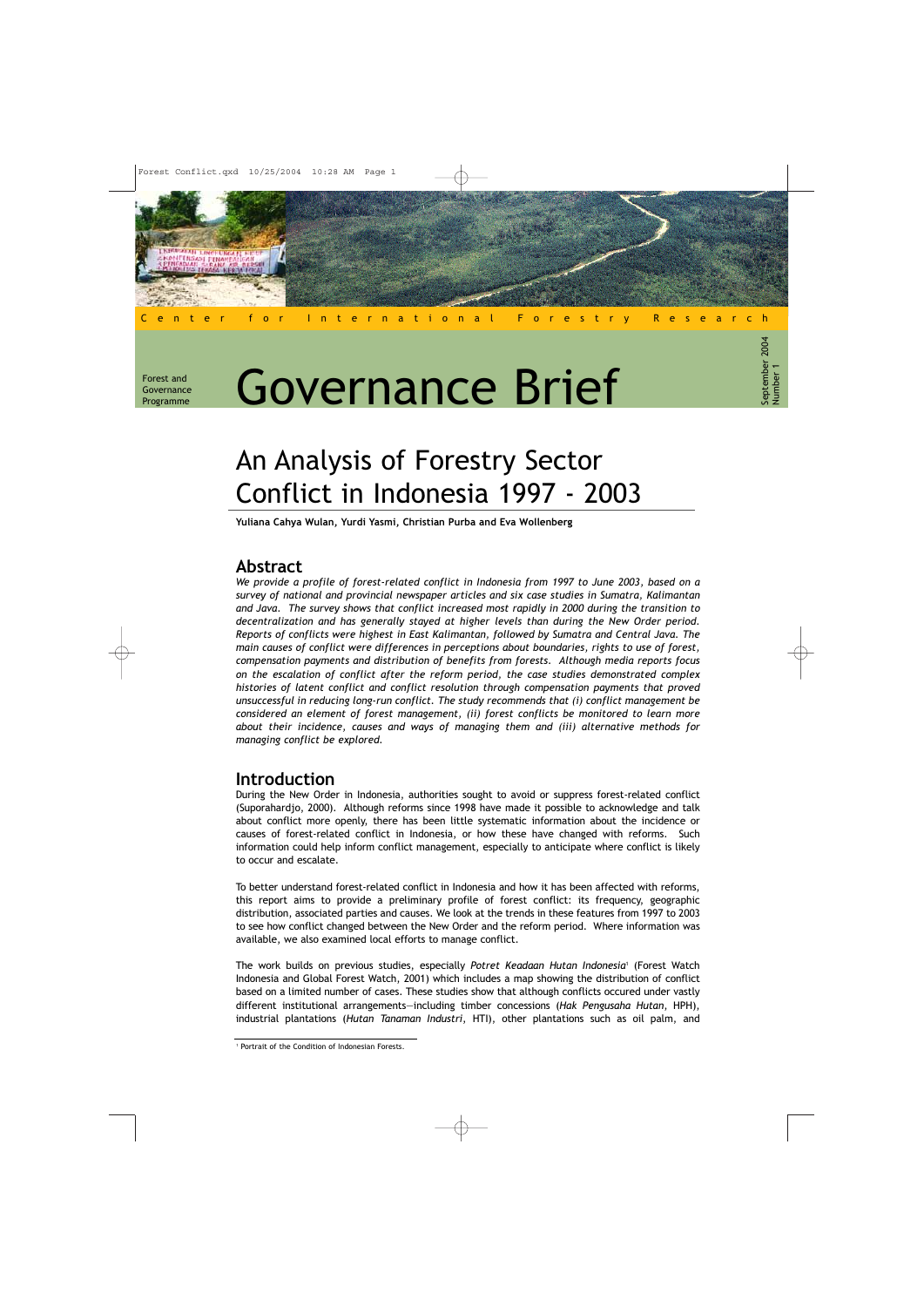

conservation areas such as national parks-the causes were remarkably similar. Most conflicts arose because of a perceived injustice by local people where community access to forest resources or benefits was restricted. Conflicts frequently centered on boundaries disputes, compensation payments or other perceived infringements on local communities' rights. Conflict among villages was as important as with more powerful stakeholders. In the New Order, more powerful parties commonly used intimidation, money politics and coercion to settling disputes in their favor.

The report is the outcome of a collaborative effort between the Center for Internatinoal Forestry Research (CIFOR) and Forest Watch Indonesia (FWI), funded by the Ford Foundation. The research was based on a review of reports about forest-related conflict in newspaper articles from six national media (Kompas, Tempo, Business Indonesia, Media Indonesia, The Association of Indonesian Forest Concession Holders (Asosiasi Pengusaha Hutan Indonesia (APHI) and Antara) and one local newspaper (East Kalimantan Post). We selected this method as a relatively quick approach to survey overt conflict, recognizing that the findings are only an approximation due to biases inherent in reporting, as well as the controls on the media that existed in the New Order. We also conducted field studies in six locations throughout Indonesia to develop a more in-depth understanding of conflicts, the different stakeholders views about the conflicts and their historical development.<sup>2</sup>

### Research Objectives

The study had two objectives:

- 1. Produce a preliminary profile of forest-related conflict across Indonesia.
- 2. Compare changes in this profile before and after the reform period.

# Concepts and Methods

Although conflict occurred among many parties and on many types of forest land, we confined this study to HPH, HTI and conservation areas, as three major types of forest use of national concern and under national management.

We defined conflict as an event involving differences of views between groups of people that has come into the public arena. Conflicts include demonstrations, legal action, destruction of property, other forms of protest, and letters of complaint to government. Conflicts are social constructions that can be viewed and interpreted from various angles (Walker and Daniels, 1997). Our use of newspaper articles gave us an objective means of determining whether a conflict has come into the public arena. The articles, however, only provide a limited number of views. As the case studies demonstrate (see complete report in Indonesian), understanding more groups views provided a richer, more complete picture of the conflict.

We treated a series of conflicts as a single event where the actors and issues involved were similar in a given location within a reasonable amount of time. Thus, multiple reports in the media about the same actors and issues in a location within a

<sup>2</sup> Newspaper article studies began in January 1997 and continued until June 2003. The six field studies covered HPH, HTI and conservation areas in Kalimantan, Sumatra and Java.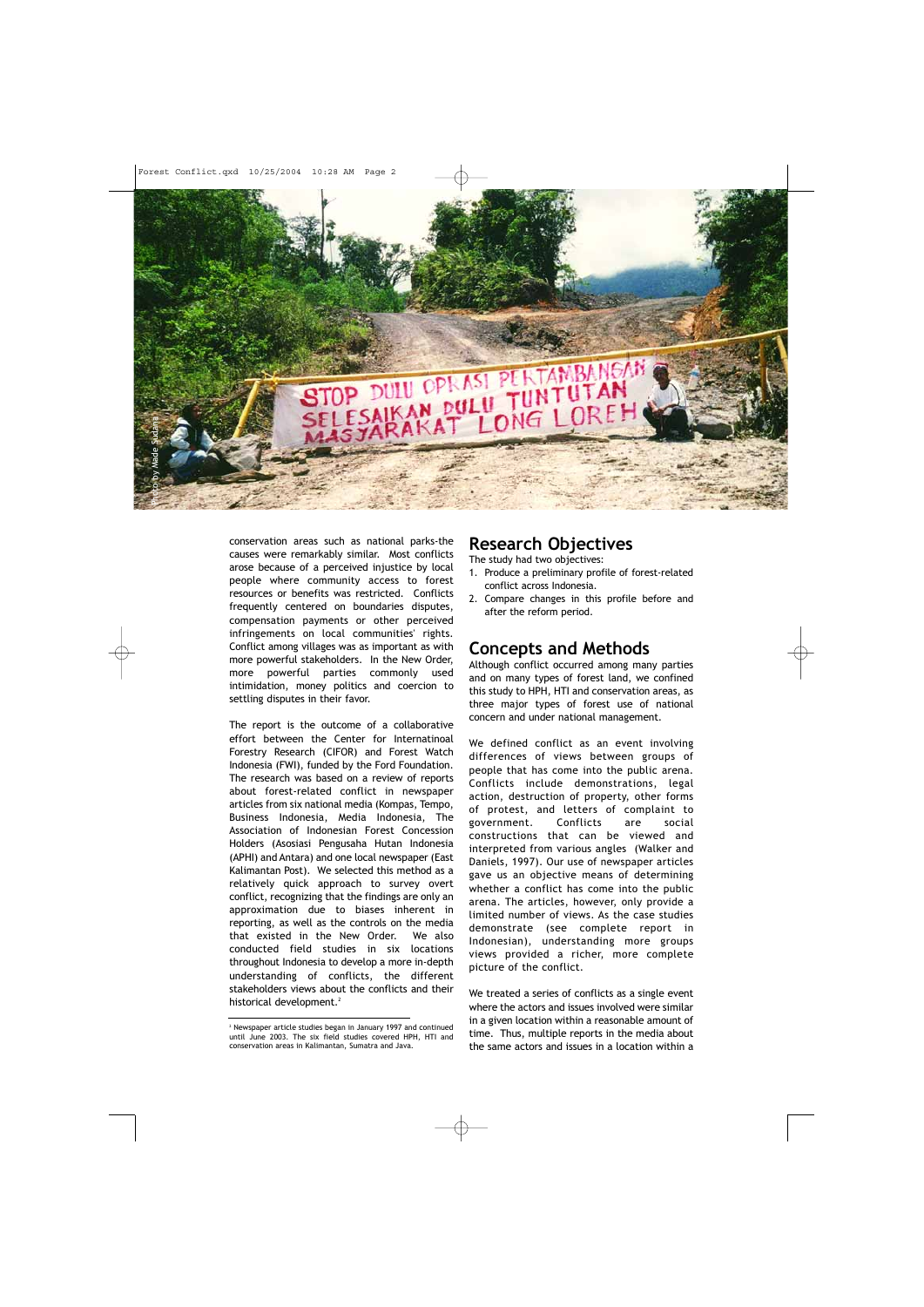few months of each other were counted as one event. Events that occurred a year or more apart were counted as multiple conflicts.

Based on the survey of articles, we identified five causes of conflict:

- Shifting cultivation or other forest clearing by communities based on differences in perception about authority and rights to forest land and management.
- Timber theft conducted by communities or companies that did not have legal ownership
- Differences in perceptions about boundaries related to management and land ownership.
- Environmental damage and destruction of natural resources, especially on which others depend for their livelihood.
- Change in forest function, in conflict with official forest status, e.g. protection forest being used as production forest.

We also conducted the newspaper survey nationally and at the provincial level for East Kalimantan. We chose East Kalimantan for the importance of forest in the province, the high levels of conflict found there and the ease of access to a comprehensive data source. For the national newspaper survey we used articles from January 1997 to July 2003 and for the provincial articles (Kaltim Post) we used material from January 1997 to June 2003. We chose these time periods to adequately capture conflict before and after the reform period (see Figure 1). It should be noted that the last years of the New Order were characterized by economic crisis, drought, forest fires and failed rice harvests, which may have exacerbated conflicts. When we speak of reforms, we refer to the increased openness and transparency associated with President Soehartos fall in 1998, decentralization policies (Government regulations 22 and 25, 1999) and the subsequent increasing roles of districts in forest matters, and the new basic forestry law No. 41, 1999. As these reforms took place over a period of several years, we denote a transition period between 1998 and 2000.

Case studies were conducted from May to August 2003, with about 10 days allocated per site. In addition to secondary literature and data, we collected data using semi-structured interviews with 7 to 21 key respondents in each site representing different interest groups. We asked about the history of the conflict, stakeholders involved, escalation of conflict and the steps taken to manage the conflict. Some stakeholders declined to participate in interviews.

The cases we selected were (see Figure 2):

- 1. HPH Kodeco, South Kalimantan
- 2. HPH Keang Nam, North Sumatra
- 3. Perhutani Blora, Central Java
- 4. HTI PT Riau Andalan Pulp and Paper, Riau
- 5. Kawasan Lindung Meratus, South Kalimantan
- 6. Taman Nasional Kutai, East Kalimantan

To complete the study, we invited specialists in forest conflict from different sectors Universities, APHI, research institutions and activist organizations in Indonesia to review the report of our findings and participate in a multistakeholder workshop in November 2003 in Bogor. The participants provided valuable input to the report and produced a set of recommendations that are included in the conclusion to the Indonesian and English reports.

Figure 2. Case Study Locations



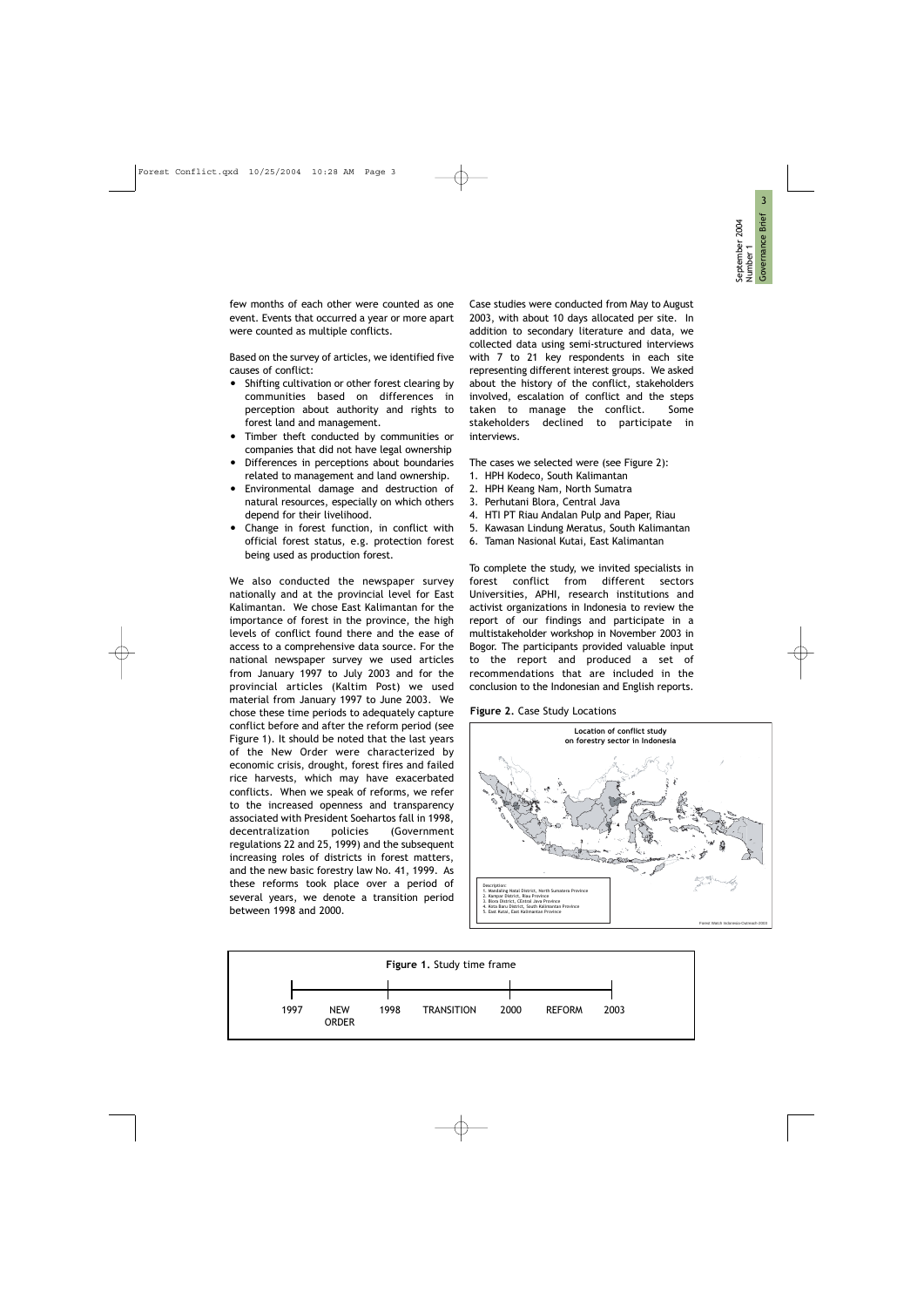4

Governance Brief September 2004 Number 1

Governance Brief September 2004 Number 1

# Findings

#### Conflict increased in the post reform period, especially during the transition years

Our findings show a sharp increase in the incidence of forest conflict following the end of the New Order, particularly during the transition period in 2000 (Figure 3). Instances of conflict during that year were almost eleven fold compared to those in 1997 with 153 (43%) of 359 recorded conflicts. If we compare the increase in conflict from 2000-2002 with that of 1997-1999, national media articles about conflict were 2.4 times as frequent. Annual levels of conflict according to media reports declined after 2000. Overall levels are nevertheless highter than in the pre-reform period.

Although these figures indicate a dramatic increase in the post reform period, our case studies suggest that many conflicts had their origins in the prereform period in a more latent, suppressed form. With the euphoria of reforms, whereby communities felt empowered to speak out against authorities and make claims to forest benefits and resources, many conflicts surfaced for the first time in the postreform period. The uncertainty of the transition period, decentralization of authority to districts and proliferation of small-scale logging fueled new claims, counter-claims and conflicts. The intensity of conflicts appeared to increased after reforms, with more incidences of violence as a form of protest. In Randublatung, for example, nearby villagers indulged in large-scale looting of the Perhutani forest area (See Figure 4 and Box 1).

#### Conflicts are more common in some places than others

More than half of all conflicts recorded occurred in East Kalimantan, Central Java and North Sumatra,

with 30% of all recorded instances of conflict occurring in East Kalimantan. It is very hard to know whether conflicts were more prevalent, or whether journalists were more active in these areas. One tentative observation is that these are regions where there is a high level of demand from competing groups for forest resources and where groups on both sides of a conflict tend to be more organized. The geographic distribution of conflict did not vary significantly before and after reforms. Conflicts seem to be associated disproportionately with a few operators (Table 1), which may partly explain the concentration of conflicts in a few regions. Seventy-three cases or 20% of all cases were associated with three units of Perum Perhutani alone in Java. This may reflect a combination of bias towards increased reporting about Java as well as the higher population densities and intensity of demand for forest resources in Java.

#### Figure 4. Plundered Perhutani Area in Randublatung



Source: CIFOR-FWI Research Report, 2003



Figure 3. Incidence of conflict from 1997-2003

Source: CIFOR-FWI Research Report, 2003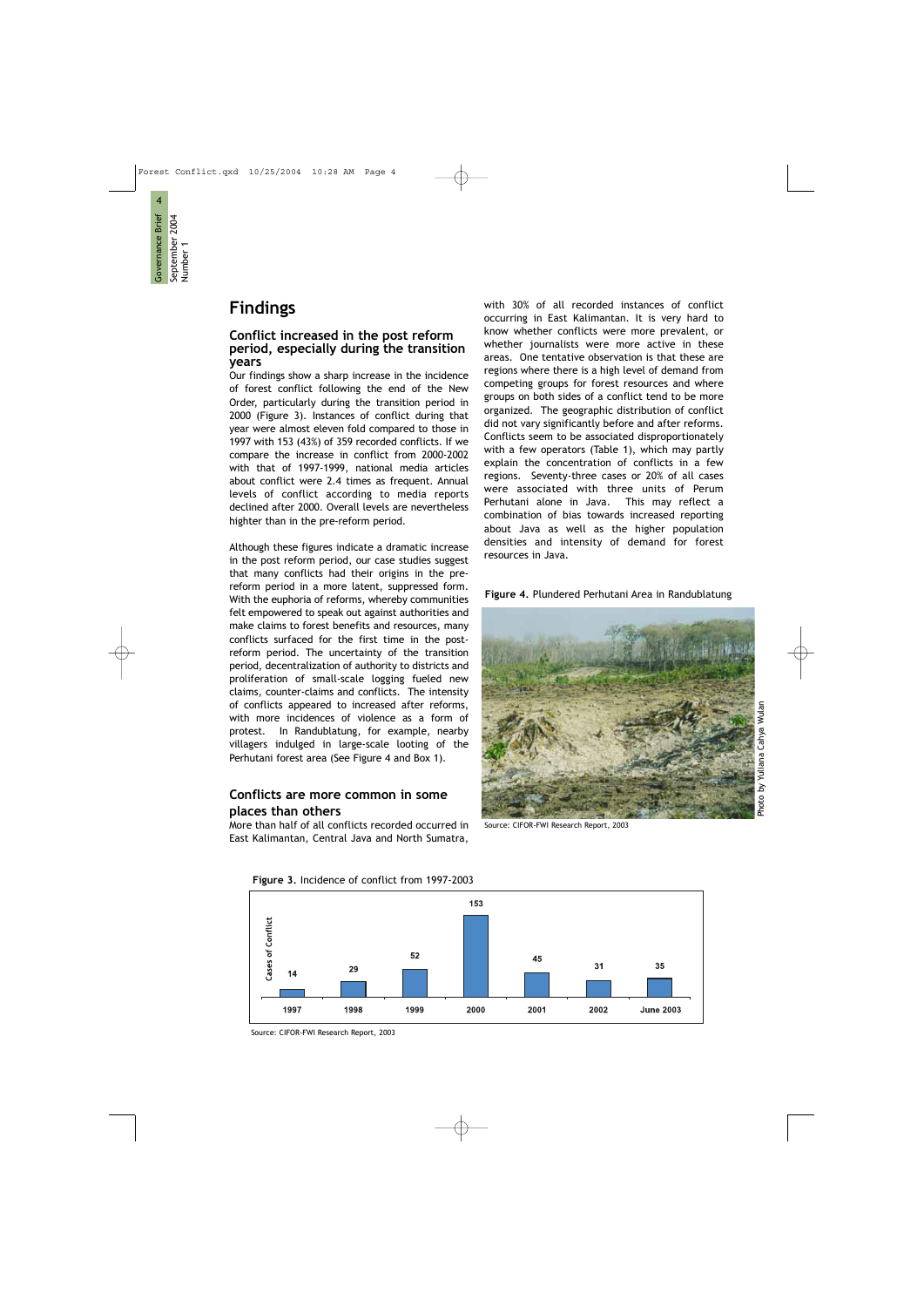#### Box 1: If we get the order, we are ready to break through...

Despite the presence of the security forces with their orders to shoot on sight, looting and theft of teak wood (Tectona grandis) is still carrying on in the Perhutani Unit I region in Central Java. Of the 20 Forest Management Districts (Kesatuan Pemangkuan Hutan (KPH) in Perhutani Unit I Central Java, those categorized as suffering most from looting are KPH Pati, Mantingan, Kebonharjo, Blora, Cepu, and Rembang. Most of these KPH areas are in the Karesidenan Pati region which encompases Pati, Kudus, Jepara, Rembang and Blora regencies, as well as small parts of Bojonegoro and Ngawi regencies (East Java).

Most of the looters are equipped with chain saws, transport trucks (including heavy trucks), and communications equipment including mobile phones made available to them by persons involved in the teak trade. Outside looting teak forests, their salaries are Rp 20.000 per day at most for which they have to work hard the whole day. Though they are aware their actions illegal, they still continue loot the forest. "Many of us are involved, we're still calm about it," the youths explained. Youth groups with the appearance and style of this one in Dukuhseti, can also be found in forest areas in KPH Pati, Rembang, Mantingan, Cepu and Blora.

The recorded area of Perhutani Unit I Central Java production forests is 604.519,47 hectares. They include teak, pinus, agatis, sonokeling, mahogany, mangrove, and kayu putih species. Teak stands cover 312.216,47 hectares, with most in the Karesidenan Pati region where the quality of the timber is extremely high. Several hundred trees among them are rare but still growing healthily in the Cepu and Randublatung protected KPH forests.

Source: KOMPAS, 12 Juni 2000

#### Boundaries and restricted access account for more than a third of all conflicts

Conflict was commonly triggered by unclear boundaries, inadequate compensation payments, or restrictions on communities' access to forest for gathering forest products or settlements (Figure 5). The most common cause of conflict (36 percent of all cases nationally reported) was differences of perceptions over boundaries and access to forest land and products. The percentage of conflict related to boundaries and access was even higher in East Kalimantan (68%).

The reform period in particular encouraged many adat or customary communities to seek to claim rights to their adat lands and request the government to revoke licenses of companies for

Table 1. Frequency of conflict by province (1997-2003)

| No | Province                | Frequency | Percent |
|----|-------------------------|-----------|---------|
| 1  | East Kalimantan         | 109       | 30      |
| 2  | Central Java            | 47        | 13      |
| 3  | North Sumatera          | 36        | 10      |
| 4  | West Java               | 25        | 7       |
| 5  | Riau                    | 19        | 5       |
| 6  | Jambi                   | 16        | 4       |
| 7  | East Java               | 14        | 4       |
| 8  | South Sumatera          | 12        | 3       |
| 9  | Nangroe Aceh Darussalam | 10        | 3       |
| 10 | Central Kalimantan      | 10        | 3       |
| 11 | Other province          | 61        | 17      |
|    | Total                   | 359       | 100     |

Figure 5. Causes of conflict (1997-2003)



timber extraction (Box 2). Communities often cited their disappointment that HPH or HTI holders in particular gave little attention to the livelihood needs of local people, provided inadequate compensation, or did not keep promises. As shown in Figure 6, sources of conflict varied by land management type. Boundaries and access issues were more important in HPHs and HTIs, while shifting cultivation was the most important source of conflict in protected areas. Timber theft was important in HTIs and conservation areas.

#### How have conflicts been handled so far?

During the New Order, authorities managed conflict through the military and forest managers used forest community development programs to alleviate tensions with local people. The community development programs, however, were often ill-conceived, did not address conflict directly and made little if any sustainable impact on local livelihoods.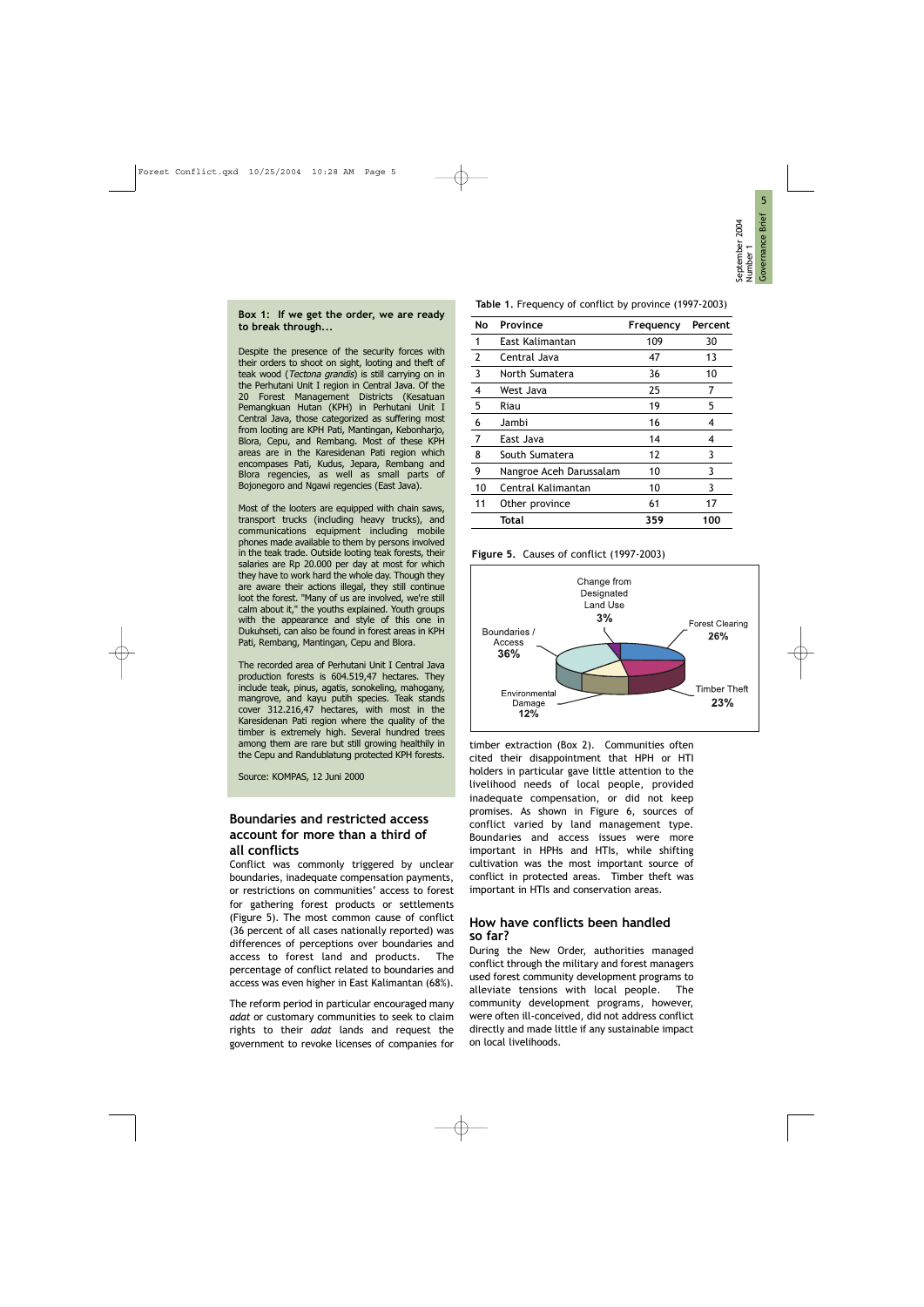| No            | Name HPH/HTI/conservation area | Frequency | Percent        | <b>Type</b>              |
|---------------|--------------------------------|-----------|----------------|--------------------------|
|               | Perum Perhutani Unit I         | 41        | 11             | <b>Plantation Forest</b> |
| $\mathcal{P}$ | Perum Perhutani Unit III       | 20        | 6              | <b>Plantation Forest</b> |
| 3             | PT Inti Indorayon Utama        | 15        | 4              | <b>Plantation Forest</b> |
| 4             | PT Oceannias Timber Products   | 13        | 4              | <b>Plantation Forest</b> |
| 5             | PT Surya Hutani Jaya           | 12        | 3              | <b>Plantation Forest</b> |
| 6             | Perum Perhutani Unit II        | 12        | 3              | <b>Plantation Forest</b> |
| 7             | Taman Nasional Kutai           | 9         | 3              | <b>Conservation Area</b> |
| 8             | Taman Nasional Kerinci Seblat  | 8         | $\overline{2}$ | Conservation Area        |
| 9             | PT Tanjung Redep Hutani        | 7         | $\mathcal{P}$  | <b>Plantation Forest</b> |
| 10            | Taman Nasional Gunung Leuser   | 7         | 2              | Conservation Area        |

Table 2. Distribution of conflict by most common forest managers (1997-2003)



Forest Clearing

Environmental Damage

Change from Designated Land Use

Figure 6. Causes of conflict by HPH, HTI and conservation area

In the post-reform era, forest managers have dealt with conflict with a range of approaches, from spontaneous deliberation between conflicting parties (often involving biased mediators), to involving the police (where villagers were shot in Randublatung). to compensation payments. All of these are shortterm solutions. Although payments provide initial alleviation of tensions, they are not a longterm solution. Moreover, late payments or unkept promises of compensation were a common trigger of violent conflict, often leading to even greater material losses as was the case with HPH PT. Keang Nam in North Sumatra (see Figure 7 and Box 2).

**□** Timber Theft

□ Boundaries / Access

In handling conflict, forest concessionaires and timber estate companies generally tried to limit involvement in the conflict to the two parties involved (the local people and the company). If the dispute was not too large, companies tended to not disclose the conflict to other parties,

including the government. Up to now third party involvement has usually meant higher conflict resolution costs for companies. From the case studies, stakeholders indicated that there are few, if any, third parties that they would all trust in a legal dispute. Conflicts in conservation areas tended to be handled more openly and involved larger numbers of people than conflicts in HPH/HTI areas. These cases tended to more often involve conflicts among officials in different offices or levels of government.

# Conclusions and Recommendations

The post-1998 reform period in Indonesia has brought a sharp rise in instances of conflict, amidst a hasty decentralization process and much ambiguity over claims to forest resources. The reform period has brought latent conflict to the surface as well as itself led to new kinds of conflicts. These conflicts are often multifaceted and complex. They have arisen in part as reforms have empowered local communities socially, legally and politically to make claims they would not previously have made for fear of reprisal from the military. In many cases however, communities have had little capacity or authority for managing the conflict among more powerful actors.

Efforts in conflict management have tended to be short-term solutions focused on compensation payments, impromptu negotiations with biased mediation and minor development assistance. These solutions have sometimes generated more conflict when promised payments or goods were not delivered. Use of professional mediation or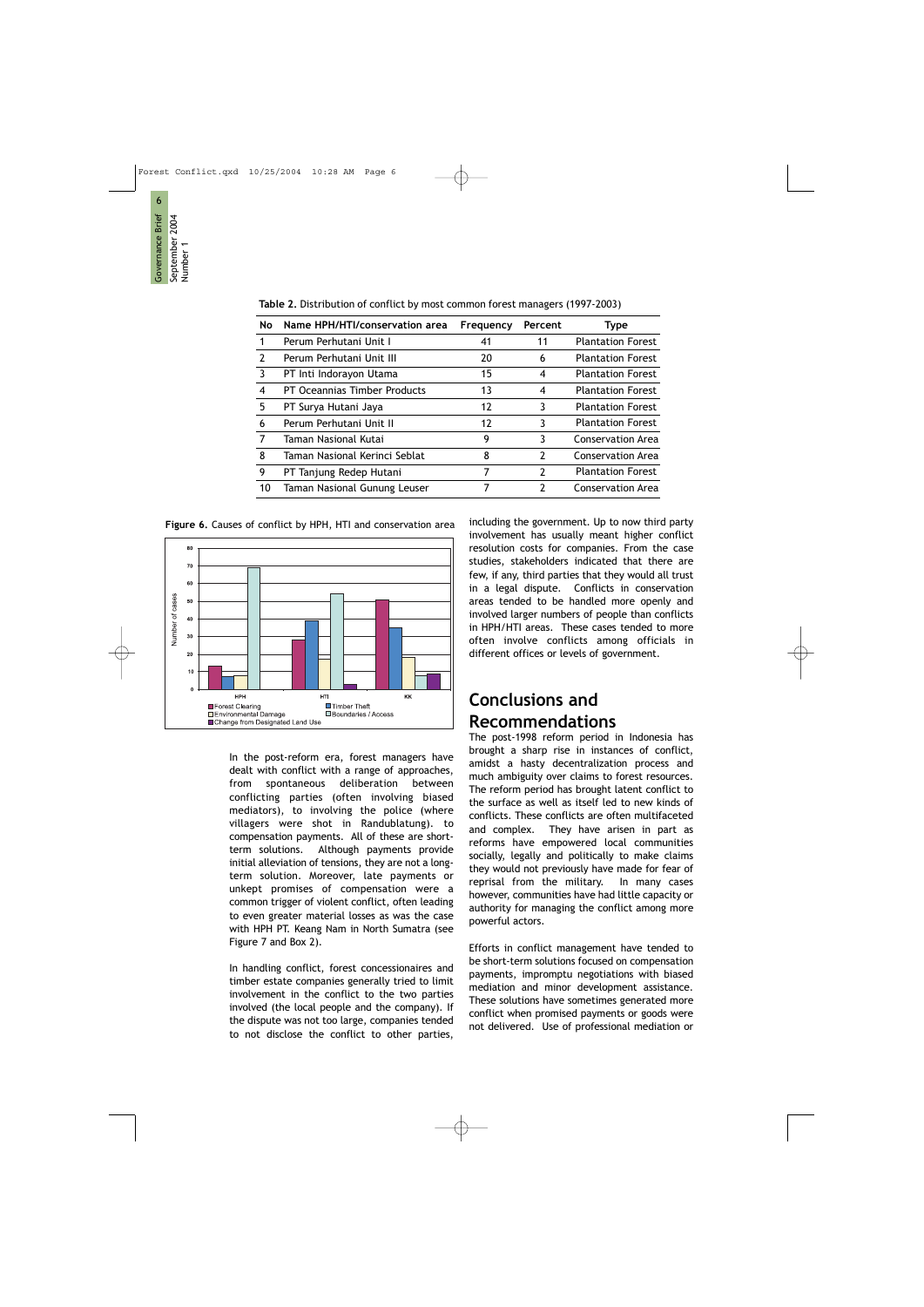

Figure 7. Abandoned camp belonging to PT. Keang Nam forest concessionaire in North Sumatra burned down by local people in 2001.

alternative dispute resolution approaches has been rare.

We suggest that much violence could be avoided if companies and government could develop more meaningful ways of acknowledging local people's real livelihood needs and claims to local assets to make sure basic livelihood needs are met fairly. In Kutai National Park, for example, park managers used enclaves as one way to address this need, giving local people clear rights over an area from which they could earn their livelihood, even though moving people to a new area can bring other problems. There is also a need for mediation measures that all parties view as fair. Government needs to enforce legal procedures and agreements. Companies should better inform local people of their plans, negotiate agreements with them about land use and stick to their agreements. Conflict usually became violent where elements of local commuities felt frustrated, often because legal procedures failed or were ignored. Violence unfortunately too often makes the victim of an unfair situation the culprit of a different problem that distracts the authorities from the deeper problems at hand.

Based on outcomes of the November 2003 Bogor workshop, we make the following recommendations to improve the management of forest-related conflict and better integrate conflict management into general forest management practices.

#### Box 2: Media Reports of Conflict between PT. Keang Nam and the People of Tabuyung

People from four villages in Muara Batang Gadis District, Mandailing Natal Regency, North Sumatra, have blockaded PT. Keang Nam forest concession activities in Tabuyung Village, Muara Batang Gadis District. The two week long blockade has prevented thousands of metres of felled timber from being transported out of the region. They have not allowed a boat laden with timber and belonging to Keang Nam to embark. The villagers say their actions are because the company, which has been clear-cutting forests for 27 years, pays no attention to the people in the area even though government rules oblige it to do so. The majority of more than 1000 householders in Muara Batang Gadis are still living below the poverty line. Source: KOMPAS, May 27, 2000

Hundreds of people from four villages in Muara Batang Gadis District, on Saturday afternoon (15/7) again blockaded PT. Keang Nam forest concession activities. The blockade began that morning after PT. Keang Nam was unable to meet the villagers demands in a meeting attended by Mandailing Natal Regency DPRD and elements of Muspika Muara Batang Gadis.

Source: KOMPAS, July 17, 2000

PT. Keang Nam employees have told Kompas about the arson attack on March 19 2001. At first scores of police Mobile Brigade troops, who had been at the site for a day keeping watch, managed to hold back the crowd. However, their numbers proved too great and finally almost 400 people broke through the forces' cordon and immediately set fire to several company installations.

Source: KOMPAS, March 28, 2001